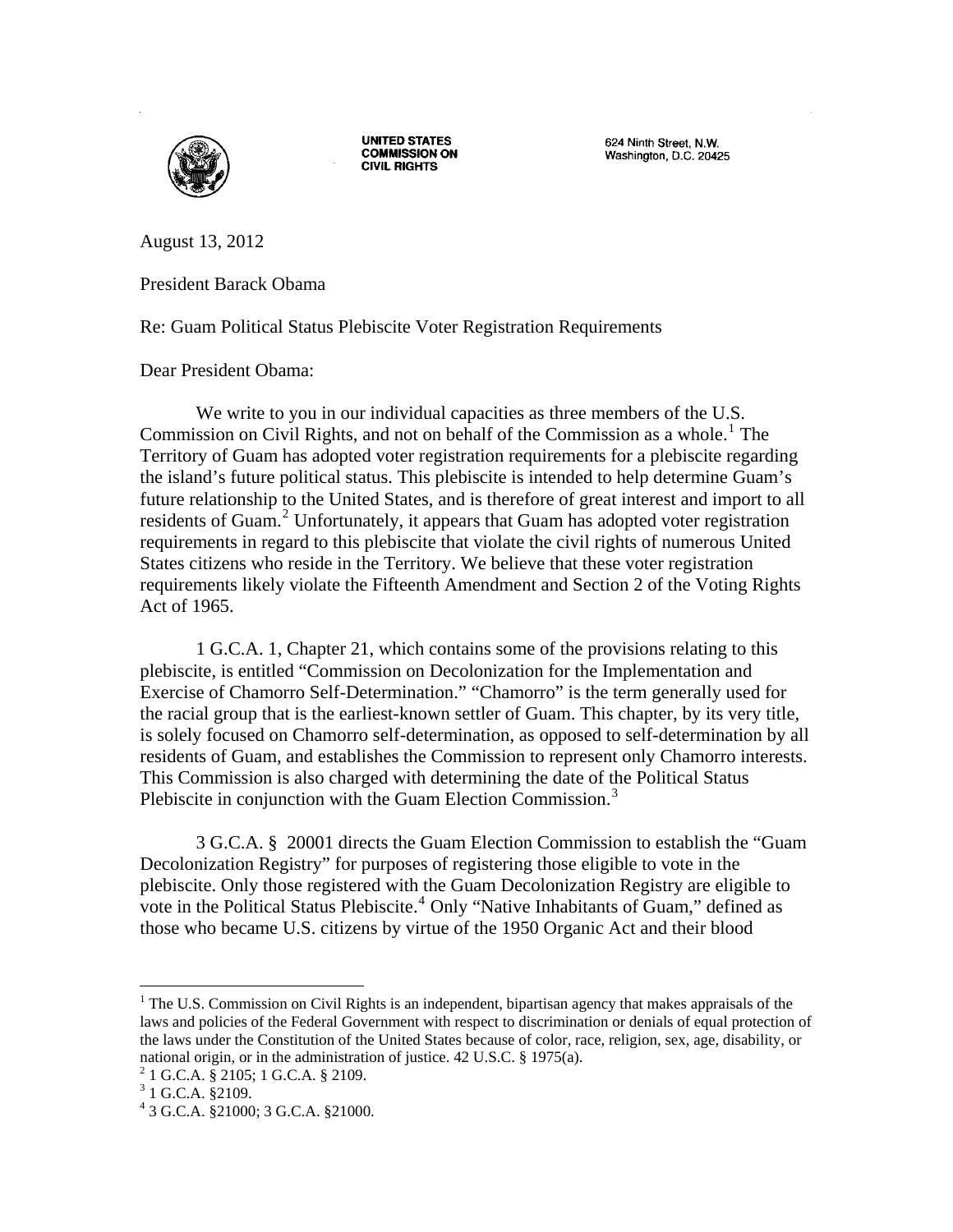descendants, are eligible to register with the Guam Decolonization Registry.<sup>[5](#page-1-0)</sup> Section 4, the pertinent section of the Organic Act, extended U.S. citizenship only to people who resided on Guam on April 11, 1899 and their descendants.<sup>[6](#page-1-1)</sup> Therefore, a person who was a resident of Guam in 1950 but who already held U.S. citizenship is excluded from registering. A person who moved to Guam between 1899 and 1950 and acquired American citizenship is excluded from registering. Likewise, a resident of Guam who acquired U.S. citizenship after June 27, 1952, when Section 4 of the Organic Act was repealed, is excluded from registering. By this definition, an American citizen soldier who fought to liberate Guam from Japanese occupation during World War II and who has continuously resided on Guam since the end of World War II would be ineligible to register to vote in the Political Status Plebiscite. On the other hand, a person who has never set foot on Guam, but whose infant grandfather received U.S. citizenship through the Organic Act, would be eligible to register with the Guam Decolonization Registry and vote in the plebiscite. $\frac{7}{1}$  $\frac{7}{1}$  $\frac{7}{1}$ 

Although the legislative findings of Section 21000 aver that the Guam Decolonization Registry is not racially based, it is difficult to avoid concluding that the purpose of the requirements for designation as a "Native Inhabitant of Guam" is to maximize Chamorro representation while minimizing representation of other races. The legislative findings repeatedly refer to the "native inhabitants," in contrast to "Spain" and "the United States," which implies that the legislature does not consider those of Spanish or other descent to be "native inhabitants." The purpose of the definition of "Native Inhabitants of Guam" seems to be to approximate, as closely as possible, those people the Guam legislature considers "native inhabitants." As the U.S. Supreme Court noted in striking down another racially-discriminatory voting requirement, "Ancestry can be a proxy for race."<sup>[8](#page-1-3)</sup>

Arnold Davis, a United States citizen who is a long-term resident of Guam, but who does not fall within the definition of "Native Inhabitants of Guam," attempted to register with the Guam Decolonization Registry. Davis' application was denied, and he sought legal relief. In formal legal pleadings for the government of Guam, the Assistant Attorney General largely admitted that the purpose of the plebiscite is to represent the views of Chamorros and not the many U.S. citizen residents of Guam unlucky enough to belong to another ethnic group,<sup>[9](#page-1-4)</sup> writing, "How are Congress and the government of Guam ever going to begin to address the interests of a colonized people whose racial identity coincides with their political identity?"[10](#page-1-5) Regardless of Assistant Attorney General Weinberg's concerns, the Fifteenth Amendment controls in Guam, and contains no exception for racial groups that were once colonized. Denying U.S. citizen residents of

 $\overline{a}$ 

<span id="page-1-0"></span> $5$  3 G.C.A. §21001.

<span id="page-1-1"></span> $^{6}$  48 U.S.C. §14211, repealed by Act of June 27, 1952, c. 477, Title IV, §403(a)(42), 66 Stat. 280.

<span id="page-1-3"></span><span id="page-1-2"></span> <sup>3</sup> G.C.A. § 21005.

<sup>&</sup>lt;sup>8</sup> Cayetano v. Rice, 528 U.S. 495, 514 (2000).

<span id="page-1-4"></span><sup>&</sup>lt;sup>9</sup> Central Intelligence Agency, The World Factbook, Guam. The population of Guam is approximately 37% Chamorro, 26% Filipino, other Pacific Islander 11%, white 7%, other Asian 6%, "other" 2%, and "mixed" 10%. https://www.cia.gov/library/publications/the-world-factbook/geos/gq.html

<span id="page-1-5"></span><sup>&</sup>lt;sup>10</sup> Reply to Opposition to Motion to Dismiss, January 10, 2012, at 8, available at [http://www.cir](http://www.cir-usa.org/legal_docs/davis_v_guam_mtd_reply.pdf)[usa.org/legal\\_docs/davis\\_v\\_guam\\_mtd\\_reply.pdf.](http://www.cir-usa.org/legal_docs/davis_v_guam_mtd_reply.pdf)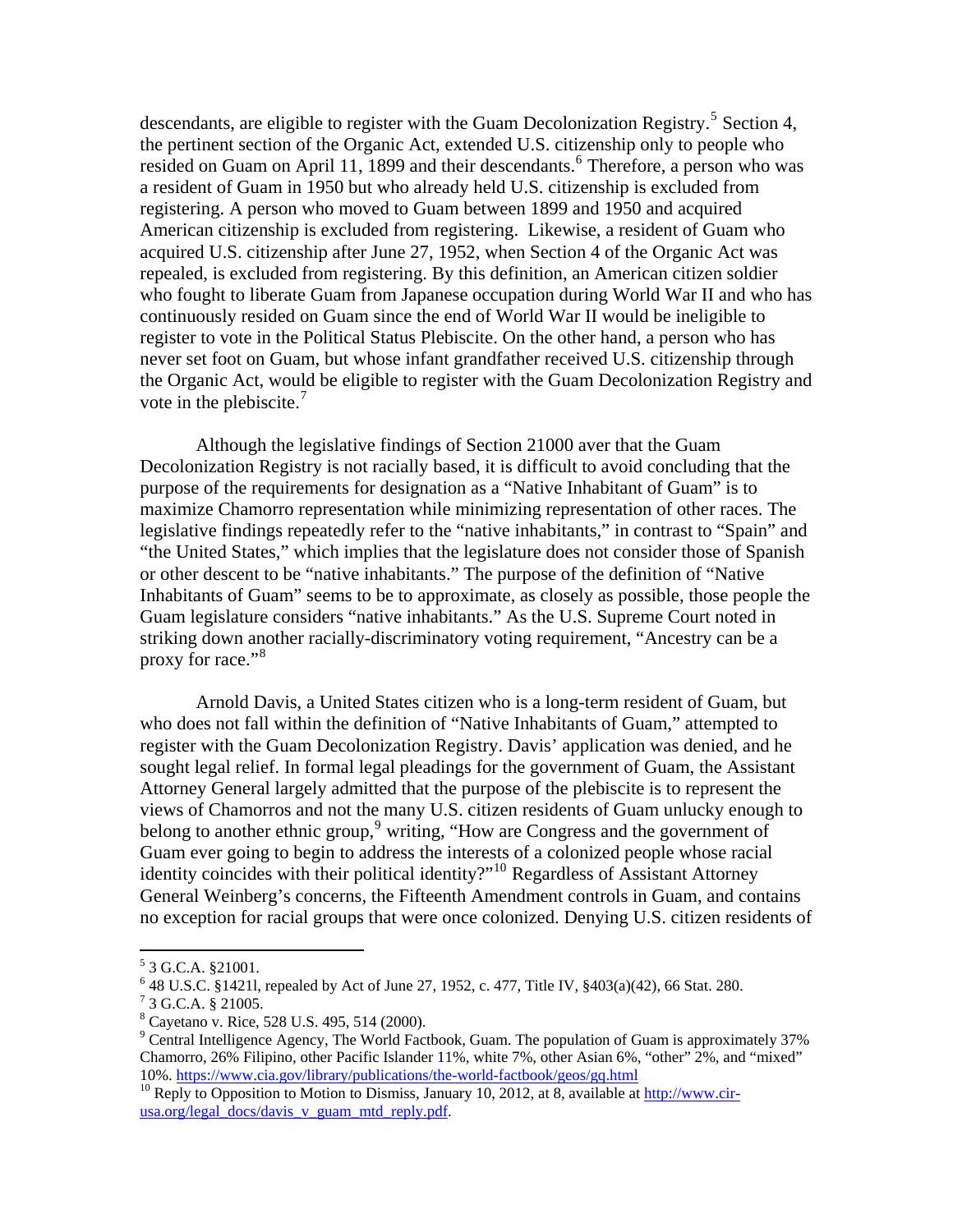Guam who do not qualify as "Native Inhabitants of Guam" the ability to register with the Guam Decolonization Registry also likely violates Section 2 of the Voting Rights Act of 1965, as registration is a "prerequisite to voting" on the plebiscite. $11$ 

The Supreme Court weighed in on a similar situation in *Cayetano v. Rice*. [12](#page-2-1) In that case, the Court held that limiting the right to vote for certain state officials to people whose ancestors lived in the Hawaiian Islands in 1778 was a racial classification and violated the Fifteenth Amendment.<sup>[13](#page-2-2)</sup> Just like Arnold Davis and many other citizens in Guam today, Harold Rice's application to vote was denied because he was the wrong race. Likewise, in *Guinn v. United States*, the Supreme Court struck down an ostensibly race-neutral law that provided an exemption from literacy tests for descendants of people eligible to vote on January 1, 1866.<sup>[14](#page-2-3)</sup> As in those cases, the Guam statute is ostensibly race-neutral, but in reality is racially discriminatory.

As we have discussed, there is a strong likelihood that the government of Guam is violating both the Fifteenth Amendment and Section 2 of the Voting Rights Act. We would have expected Attorney General Holder and the Civil Rights Division of the Department of Justice to have conducted an investigation of this possible violation, especially after Mr. Davis's complaint to the Department of Justice.<sup>[15](#page-2-4)</sup> Unfortunately, in the three years since Mr. Davis complained to the Department of Justice regarding this infringement of his right to vote, no action has been taken. Regrettably, no action has been taken. In fact, Attorney General Holder recently visited Guam but did not so much as mention the possibility that the qualifications for registering with the Guam Decolonization Registry are both unconstitutional and violate the Voting Rights Act.

It is most regrettable that the government of a territory with a multi-racial society and a proud history has stooped to divvying up its residents by race. This is especially true when the question at issue is of such import as to whether United States citizens could find themselves strangers in a strange land. To quote Justice Kennedy, the government of Guam embraces "the demeaning premise that citizens of a particular race are somehow more qualified than others to vote on certain matters."<sup>[16](#page-2-5)</sup>

Given these concerns, we respectfully request that you reply to let us know what Attorney General Eric Holder or the Department of Justice has done to investigate and stop this apparent Fifteenth Amendment violation.. If neither has yet acted please explain why or indicate that you will be directing the Attorney General to act shortly.

 $\overline{a}$ 

<span id="page-2-5"></span>

 $11$  42 U.S.C. § 1973.

<span id="page-2-1"></span><span id="page-2-0"></span> $^{12}$  528 U.S. 495 (2000).<br> $^{13}$  *Id.* at 499-500, 514.

<span id="page-2-3"></span><span id="page-2-2"></span><sup>&</sup>lt;sup>14</sup> 238 U.S. 347 (1915).

<span id="page-2-4"></span><sup>15</sup> Hans A. von Spakovsky, *DOJ Ignores Guam Voting Discrimination*, NATIONAL REVIEW ONLINE (Nov. 22, 2011, 4:00 AM), [http://www.nationalreview.com/articles/283749/doj-ignores-guam-voting](http://www.nationalreview.com/articles/283749/doj-ignores-guam-voting-discrimination-hans-von-spakovsky)[discrimination-hans-von-spakovsky](http://www.nationalreview.com/articles/283749/doj-ignores-guam-voting-discrimination-hans-von-spakovsky).<br><sup>[16](http://www.nationalreview.com/articles/283749/doj-ignores-guam-voting-discrimination-hans-von-spakovsky)</sup> Cayetano at 523.